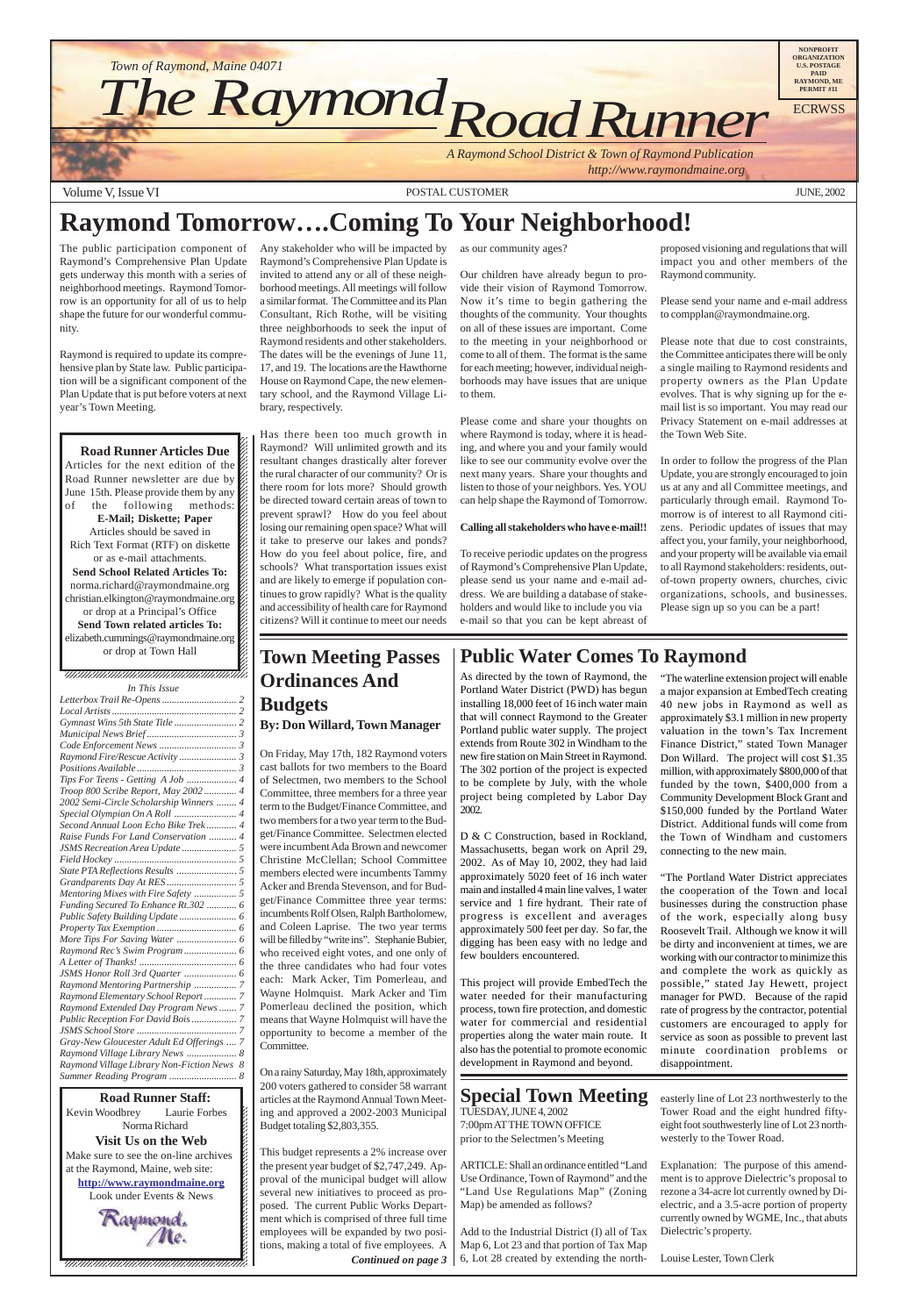| Evento and modeling concadio                                                                                                                                                    |                                                                |                                                                                                                                                                                                          |                                                                                                                                                                             |                                                                                                                                                 |                         |                                                                                                |  |
|---------------------------------------------------------------------------------------------------------------------------------------------------------------------------------|----------------------------------------------------------------|----------------------------------------------------------------------------------------------------------------------------------------------------------------------------------------------------------|-----------------------------------------------------------------------------------------------------------------------------------------------------------------------------|-------------------------------------------------------------------------------------------------------------------------------------------------|-------------------------|------------------------------------------------------------------------------------------------|--|
| <b>SUNDAY</b>                                                                                                                                                                   | <b>MONDAY</b>                                                  | <b>TUESDAY</b>                                                                                                                                                                                           | <b>WEDNESDAY</b>                                                                                                                                                            | <b>THURSDAY</b>                                                                                                                                 | <b>FRIDAY</b>           | <b>SATURDAY</b>                                                                                |  |
| FB=Fire Barn<br>JS=Jordan-Small<br>KC=Kokatosi Campgnd<br><b>RE=Raymond Elementary</b><br>TG=Town Garage RT85<br><b>TH=Town Hall</b><br>VL=Village Library<br>VC=Village Church |                                                                |                                                                                                                                                                                                          |                                                                                                                                                                             |                                                                                                                                                 |                         | $\mathbf{1}$                                                                                   |  |
| $\overline{2}$                                                                                                                                                                  | 3                                                              | $\overline{\mathbf{4}}$<br>6:30PM VC<br>Troop 800 Meeting<br>7:00PM TH<br>Special Town Meeting<br>7:00PM TH<br>Selectmen                                                                                 | 5<br>12:45PM-1:45PM RE<br>Karate<br>2:15PM-3:15PM JS<br>Karate<br>7:00PM RE<br>School Committee                                                                             | 6<br>9:30AM VL<br>Baby Time<br>10:00AM VL<br>Story Time<br><b>6:30PM VL</b><br>Raymond Library Club<br>Meeting & Annual<br>Election of Officers | $\overline{\mathbf{z}}$ | 8                                                                                              |  |
| 9<br>11:00AM-2:00PM VL<br><b>Artists Reception</b><br>Opening of Silent Art<br>Auction                                                                                          | 10<br><b>Student Awards</b><br>Assembly                        | 11<br>7:00AM-8:00PM RE<br><b>Primary Election</b><br><b>6:30PM VC</b><br>Troop 800 Meeting<br>7:00PM<br>Comprehensive Plan<br>Public Meeting -<br>Hawthorne House<br><b>LAST DAY OF</b><br><b>SCHOOL</b> | $12$<br>7:00PM TH<br>Planning Board                                                                                                                                         | 13<br>9:30AM VL<br>Baby Time<br>10:00AM VL<br>Story Time                                                                                        | 14                      | 15                                                                                             |  |
| 16                                                                                                                                                                              | 17<br>7:00PM RE<br>Comprehensive Plan<br><b>Public Meeting</b> | 18<br>7:00PM TH<br>Selectmen                                                                                                                                                                             | 19<br>9:00AM VL<br>Village Library Board of<br><b>Directors Meeting</b><br>7:00PM RE<br><b>School Committee</b><br>7:00PM VL<br>Comprehensive Plan<br><b>Public Meeting</b> | 20<br>9:30AM VL<br>Baby Time<br>10:00AM VL<br>Story Time<br><b>6:30PM KC</b><br>Lions Club                                                      | 21                      | 22<br>7:30AM<br>Founders Day Race<br>7:30AM-12:00PM VL<br>Fundraiser: Plants &<br><b>Books</b> |  |
| 23/30                                                                                                                                                                           | 24<br>7:00PM TH<br>Appeals Board Meeting                       | 25<br>7:00PM TH<br>Conservation<br>Commission                                                                                                                                                            | 26                                                                                                                                                                          | 27<br>9:30AM VL<br><b>Baby Time</b><br>10:00AM VL<br>Story Time<br>7:00PM TH<br>Cemetery Committee<br><b>7:00PM VL</b><br>Reading Group         | 28                      | 29                                                                                             |  |



### **Pot Roast Supper**

**Saturday, June 15, 2002 From 4:30 pm to 6:30 pm Raymond Village Community Church UCC Main Street, Route 121, Raymond Pot Roast, Mashed Potatoes, Gravy, String Beans, Carrots, Rolls, Beverages & Dessert Adults \$6.50 Children (under 12) \$3.00 Children 5 and under FREE Handicapped Entrance Take Out Available**

## **Local Artists**

**Dick Anzelc** was honored when one of his paintings was presented to President Bush during his January 2002 visit to Portland. Mr. Anzelc began painting to prepare for retirement and over a period of eight years has studied with a number of teachers. His works include stained glass, oils, and watercolors. As a Maine Maritime Academy graduate, it is natural that a love of the sea is revealed in his art.

At the Eastern Regionals in April, she took  $8<sup>th</sup>$  place on beam and  $12<sup>th</sup>$  on bars and missed qualifying for Nationals in Florida by .025 of a point. She recently was selected by Who's Who in High School Sports based on her gymnastic and academic accomplishments. She will join 11 other girls in the State of Maine who have earned the move to level 10 - the last competitive level in USAG's Junior Olympic program - and has begun training for this challenge.

**Naomi Chase**, whose works were exhibited at the Raymond Village Library throughout May, paints in a variety of media —watercolor, acrylic, and pastel as well as pen and ink. She enjoys painting nature scenes and local landscapes. In retirement, she has combined her professional training in special education with art to conduct therapeutic art sessions with special needs students. She has exhibited at St. Joseph's College and Bridgton Hospital in addition to donating artwork to local charities.

**Carol Griggs** began painting after retirement about eight years ago from the field of accounting. Ms. Griggs prefers working in watercolor, generally featuring soft landscapes

### <span id="page-1-0"></span>**Lakes Region Letterbox Trail Re-Opens! By: Debbie Blanchard**

Letterboxing has been around for about 200 years. This tradition began in England and has spread to the U.S. and countries all over the world. It's like a scavenger hunt. Following a set of clues, you set off to try and find a hidden box. When you find the box, inside will be a rubber stamp and an ink pad (some boxes contain a few artifacts particular to that site). You can stamp your own notepad to prove that you actually found the site. It's a fun way for families, friends, guests and tourists to find out more about the beautiful Sebago Lake region that we live in and about the Raymond community.

We are proud to announce that this year we will have two trails. We will again offer the "Main Street/Village" trail and will open our new "Significant Citizens of Raymond" trail. Both trails will open on Sat. June 15 and will be open until Columbus Day weekend next fall.

You may pick up a trail guide for both trails and a notepad for collecting your stamps (these are brand new and have our very own logo on the front cover!). These items may be purchased at Cricket's Corner (Rt. 302), Sunset Variety (Rt. 302) and Clough's (Rt. 85). Trail guides are \$1.00, notepads are \$4.00. If you have questions or would like further information, please contact me at 655-8672 or 799- 2754. Happy Letterboxing!!!

## **Gymnast Wins 5th State Title**

On March 17<sup>th</sup>, 10<sup>th</sup> grader Amanda Scripture won the State USAG Level 9 Championships, taking  $1<sup>st</sup>$  on bars, beam, vault, all-around and 3<sup>rd</sup> place on floor routine.

Sister Angela must wait until next year to pursue a title. Due to an injury she received while training, she was unable to participate in her State meet. But she has handled her disappointment like a true champion during 7 weeks of healing and is thrilled to be at the gym. She's looking as strong as ever! Congratulations to both girls!

*Continued on page 8*

*The Public Works Department has been busy with maintenance work projects on Raymond Hill Road and Spiller Hill Road.*

## **Notice Of Meeting**

### **Raymond Comprehensive Planning Committee**

**Public Participation**

**Neighborhood Meetings**

**Tuesday, June 11, Hawthorne House, Raymond Cape**

**Monday, June 17, Raymond Elementary School**

**Wednesday, June 19, Raymond Village Library**

**Meeting Time: 7:00 PM**

**Meetings are open to any stakeholder who will be impacted by the Plan Update**

**Refreshments will be served**

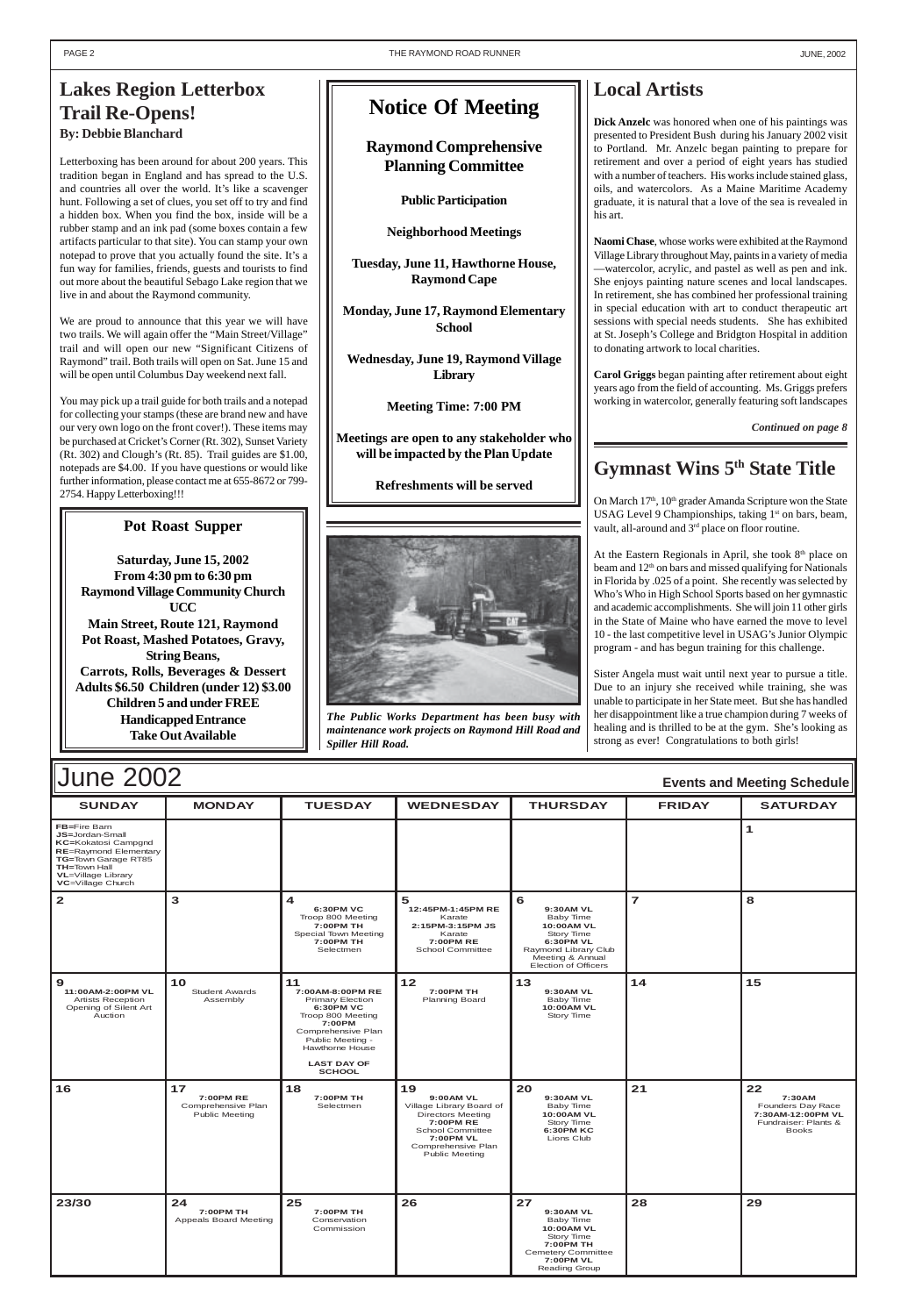larger work force will allow the Town to accomplish routine and major maintenance projects in a more timely and efficient manner. Opportunities will also be explored to reduce our reliance on private contracts for Public Works services. The increase in crew size will not eliminate contract snow plowing. Contract winter maintenance has been a very reliable and cost effective way to provide plowing and sanding services. The increase in staffing will allow the Town to have a much improved ability to perform work particularly during the spring, summer, and fall months. A proposal to add an additional full time paramedic was also approved by Town Meeting. The second paramedic will both improve our response time and also help take some of the pressure off the dedicated volunteers that presently perform these services.

New programs approved at Town Meeting include the establishment of the Town's first Open Space Reserve account. This fund will be dedicated to the future acquisition of significant conservation and or open space areas for resource protection, recreation, and other municipal purposes. The Conservation Commission will be working hard to help the Town identify appropriate areas for possible acquisition and also to explore alternate sources of funding to match money raised by the Town. The establishment of a reserve fund also opens another opportunity for private donors to contribute to land conservation in Raymond. Another new program is the locally administered Milfoil Program. Voters approved a contribution of \$5,000 to help supplement funds raised privately by the

Raymond Milfoil Committee to hire two part-time rangers who will monitor boat ramp areas and educate the public with respect to the serious consequences of failing to keep milfoil and other invasive aquatic plants out of Raymond's waterways.

The Capital Improvement Program budget was approved, providing funding to several major ongoing and new initiatives. The budget includes the first payment on the new public safety building now under construction and scheduled for completion in August as well as improvements to the District 2 Fire Station including a new roof, exterior painting, insulation and repairs to gutters and downspouts. Road reconstruction projects will be done this year on Cape Road, North Raymond Road, Ledge Hill Road, and Tower Road. A Fire Department Capital Reserve fund for equipment acquisition was established and support given to funding a Town wide revaluation (tax equalization project) over a four year plan.

Members of the Comprehensive Plan Committee attended the Town Meeting and passed out a Comprehensive Plan Survey. The purpose of this survey was to solicit public opinion and provide crucial guidance to the Committee as they work toward drafting an update of the existing 1991 Plan. Input from Raymond residents will help shape the future of our Town for the next ten years and beyond. If you did not receive a copy of the survey but would like to participate, please contact me at the Town Office and I'll be pleased to provide a copy. Future activities planned for the Committee include focus gatherings at different locations within the community so that residents can have an opportunity to voice their concerns and express opinions

as to what they would like to see for goals and strategies in the new Comprehensive Plan. These goals and strategies when adopted by the Town will form the basis for ordinance development and a shared vision of what we want our community to be in the future.

Articles 33 through 38 were to consider several changes to Raymond's existing land use regulations. After considerable debate, changes were made which clarify and strengthen existing ordinances, establish a street ordinance, provide more detailed standards for back lots, establish basic lot standards to be administered by the Code Enforcement Officer and provide consistent environmental standards between the subdivision ordinance and site plan review. The Town Meeting provided a forum for a thorough debate of these issues and ultimately all proposed changes were approved.

The Board of Selectmen presented outgoing Selectman Chair Mark Acker with a plaque recognizing his public service to the community. Retiring Superintendent of Schools David Bois received a public thank you from the School Committee for his fourteen years of dedicated service to the Raymond School Department. Citizens were also invited to attend an open house for Mr. Bois on Thursday, June 6th at 7:00 pm at the Raymond Elementary School.

Both the Cumberland County and Raymond School Department budgets were also approved. Please contact me at the Town Office if I can provide any additional information about this year's annual Town Meeting or any other issues of municipal interest.

# **Raymond Fire/Rescue Activity**

DATE TIME LOCATION TYPE OF CALL

**RESCUE CALLS**

4/15/02 715 OFF MAIN ST BACK PAIN 4/15/02 2036 WHITTEMORE CV RD DIFF BREATHING 4/19/02 803 WEBBSMILLS RD CUTLEG 4/19/02 1124 VARNEY MILL RD LIFE LINE 4/21/02 1116 NO RAYMOND RD DIFF BREATHING 4/23/02 2035 THOMAS PD TERR FIRE ASSIST 4/26/02 2022 WEBBS MILLS RD FIRE ASSIST 4/26/02 2329 MILL ST UPSET STOMACH 4/27/02 835 ROOSEVELT TRAIL CAR ACCIDENT 4/27/02 2246 CAPE RD DIABETIC PROB 4/28/02 1135 TENNY HILL RD HEAD INJURY 4/28/02 1432 NORAYMOND RD FIRE ASSIST 5/1/02 1033 WENDY'S PKNG LOT CAR ACCIDENT 5/2/02 830 BRADS WAY LIFELINE ALERT 5/2/02 2007 DEEP COVE RD CAR ACCIDENT 5/4/02 1639 TARKILN HILL UNRESPONSIVE PERSON 5/5/02 240 FERRY LANDING STOMACH PROBLEM 5/5/02 1458 302 & MAIN ST CAR ACCIDENT 5/5/02 1844 DAGGETT DRIVE FIRE ASSIST 5/8/02 815 WEBBS MILLS RD DIFF BREATHING 5/8/02 921 WEBBS MILLS RD EMOTIONAL PROB 5/8/02 1650 ROOSEVELT TRAIL CAR ACCIDENT 5/9/02 1350 MILL ST<br>5/10/02 1026 MUDPONDROAD SHORTNESS OF BREATH 5/10/02 1026 MUD POND ROAD 5/10/02 1953 CONESCA RD CAR ACCIDENT 5/11/02 1055 PLAINS ROAD CHESTPAINS<br>5/11/02 1605 ROOSEVELTTRAIL FEMALE PTUNKNOWN 5/11/02 1605 ROOSEVELTTRAIL 5/11/02 1607 LYON'S POINT RD UNKNOWN MEDICAL 5/13/02 1251 WHITTEMORE CV RD POSS STROKE 5/13/02 1510 ROOSEVELT TRAIL CAR ACCIDENT 5/13/02 1608 BRAD'S WAY MAN FELL 5/14/02 1151 WEBBS MILLS RD ASSIST FIRE **FIRE CALLS** 4/16/02 2017 BOULDER RD BOTHERSOME PERMIT 4/17/02 1437 MAIN ST SMELL OF SMOKE **CHECK** 4/21/02 912 NOTCHED PDRD CHECK UNPERM BURN 4/23/02 2035 THOMAS PD TERR ELECTRICAL PROB 4/24/02 2022 WEBBSMILLS RD FIRE ALARM<br>4/26/02 2227 AQUILLA/ARUNDEL FIRE SEENACROSS LK 4/26/02 2227 AQUILLA/ARUNDEL 4/27/02 835 ROOSEVELT TR CAR ACCIDENT 4/27/02 2035 CAPE ROAD FIREWORKS 4/28/02 1432 NO RAYMOND RD CHIMNEY FIRE 5/2/02 2007 DEEP COVE RD CAR ACCIDENT 5/4/02 1639 TARKILN HILL RESCUE ASSIST 5/5/02 109 MILL ST BOTHERSOME PERMIT 5/5/02 358 MIGIS LODGE RD STRUCTURE FIRE 5/5/02 1458 302 & MAIN ST CAR ACCIDENT 5/5/02 1818 DAGGETT DR OUT OF CNTL PERMIT 5/6/02 1559 OFF MAYBERRY HILLWOODS FIRE 5/7/02 1734 WILD ACRES RD GRILL FIRE 5/7/02 1837 MEADOW ROAD SMOKE INVESTIGATION 5/8/02 1650 ROOSEVELT TR CAR ACCIDENT 5/10/02 1953 CONSECA ROAD CAR ACCIDENT 5/13/02 1510 ROOSEVELTTR CARACCIDENT<br>5/14/02 1151 WEBBSMILLSRD SMOKEINVESTIGATION 5/14/02 1151 WEBBS MILLS RD

Applications and detailed job descriptions are available at the Raymond Town Office, 401 Webbs Mills Road, Raymond, Maine , (207) 655-4742 or by visiting the Raymond Web Site at www.raymondmaine.org.

# **Code Enforcement News**

Between Jan. 1, 2002, and May 1, 2002, 57 building permits have been issued totaling \$6,205,225 in building construction value. (This figure includes \$1,300,000 for the new Public Safety Building.) Last year for the same period, 24 permits were issued with a construction value of \$1,326,590. This is an increase of \$4,878,635 over last year. The number of new housing permits jumped from 6 in 2001 to 17 in 2002.

If you are planning to start a project this year, please contact the Code Enforcement Office to see if you need a building permit. You can also visit the Town web site at www.raymondmaine.org to help answer many of your building project questions.

I would like to remind all residents that it is very important to have your house number posted where fire, rescue or others can find you. This number must be posted where it can be seen year round and big enough to be seen while driving. If you don't know your house number, please call the office at 655-3066.

<span id="page-2-0"></span>The Raymond Board of Selectmen recently took the following actions:

- 1. Re-elected Selectman Ada Brown was elected Chairman of the Board of Selectmen for the 2002/2003 fiscal year;
- 2. New member of the Board of Selectmen Christine McClellan was sworn into office and welcomed to the Board of Selectmen at her first meeting on May  $21^{st}$ ;
- 3. The Board of Selectmen voted to meet in joint session with the Town of Frye Island to talk about issues of mutual interest including Cape Road repair, public safety, and school issues;
- 4. Don Alexander resigned as Emergency Management Agency Director and was thanked by the Board of Selectmen for his years of service. The Town is seeking interested applicants for this position.
- 5. The Board of Selectmen considered and approved the 2002 annual Town appointments;
- 6. A special Town Meeting was set for Tuesday, June 4, 2002 to consider a rezoning request from Dielectric Communications.

The Raymond Town Office Will Be Closed Saturday, June 29, 2002 For Year-End Work

## **Town Of Raymond, Maine Positions Available**

**Paramedic/Firefighter:** This full-time position works a schedule of 4-day shifts on duty, followed by 4 days off. Minimum requirements include a Maine driver's license, valid Maine Paramedic license, Fire Fighter 1 certification or a willingness to attain this certification.

**Public Works Department:** Two full-time positions are available in the Public Works Department. Successful applicants will have a valid CDL and have experience in the operation of heavy equipment.

**Part-time Assistant/Deputy Clerk:** Duties include acting as recording secretary to the Planning Board and the Zoning Board of Appeals, assisting the Code Enforcement and Assessing Offices. Attendance at Planning Board and Appeals Board meetings will be required and will involve occasional night meetings. Must have excellent communication skills, computer skills and enjoy working with the public and as part of a team.

**Emergency Management Agency Director:** The Emergency Management Agency Director plans, organizes, and directs Emergency Management programs for the Town and acts as the Town's representative on Emergency Management matters. Public safety, planning and/or military/civil emergency management background desired.

The Town of Raymond offers competitive pay and benefit packages for full-time positions including medical and dental insurance and a deferred compensation plan. Applications for all positions should be returned by June 21, 2002, at 3:00pm.

The Town of Raymond is an Equal Opportunity Employer.

2002 Primary Election And Portland Water District Representative Election June 11th 7:00am To 8:00pm Raymond Elementary School

#### *Continued from page 1*

### **Town Meeting**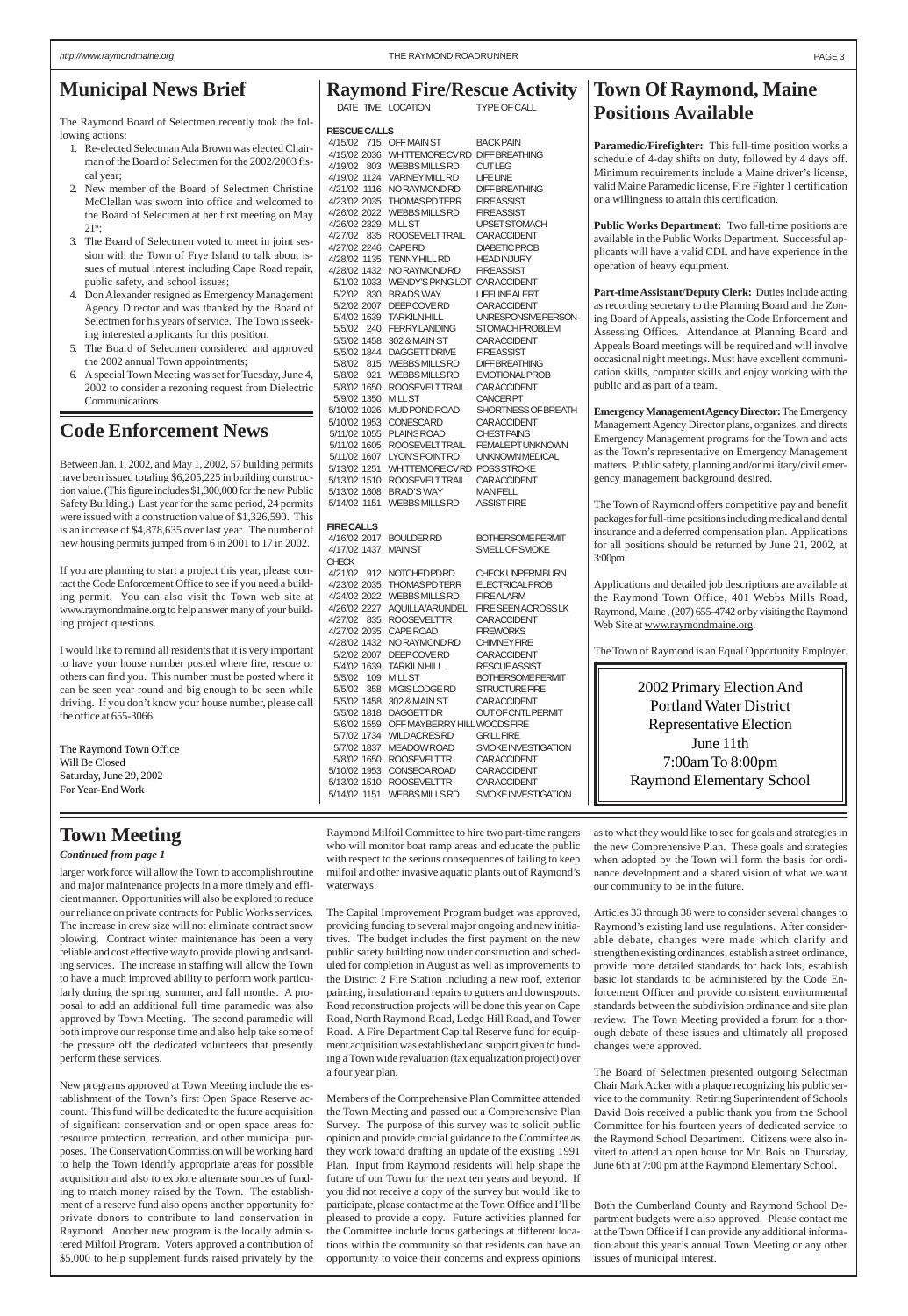### **Raymond Special Olympian On A Roll! By: Christian Elkington, Principal**

On a sunny and very windy Friday, May 3<sup>rd</sup>, over 50 teams and 400 student athletes participated at the Special Olympics meet held at Cape Elizabeth High School. Kyle Gagnon of Raymond represented Jordan-Small Middle School in several events! 12 students from JSMS also accompanied Kyle and cheered him on both during his events and at the victory stand.

Kyle Gagnon received ribbons in the following events:

- 4th Place finish in the 400 Meter Run
- 3rd Place finish in the 100 Meter Dash
- Participation Ribbon in the Softball Throw

Three cheers go to Kyle Gagnon for representing both his family and our school with distinction! We are proud of your efforts, Kyle!

**Get Cyc'd For The Second Annual Loon Echo Bike Trek!**

### **Raise Funds For Land Conservation & Win Prizes!**

Please join Hancock Land, P&K Sand and Gravel, The Bridgton News, The Portland Phoenix, ACME Bicycle & Fitness, Back Bay Bicycle, Downeast Bicycle Specialists & others on Saturday, September 21, 2002, at Shawnee Peak in Bridgton for our second annual Loon Echo Bike Trek. The bike trek is open to everyone. We are offering a 25-mile, 50-mile and century ride. Cyclists are asked to raise funds to protect the natural beauty of the Sebago Lake Region. Cyclists who raise the minimum of \$125 in pledges, plus an entry fee, will receive a T-shirt, lunch and fun trek experience. Incentive prizes will be awarded to cyclists based on moneys raised. Teams are encouraged to participate, and the team who generates the most money will receive a Team Trophy and Photo. Register today online at www.loonecholandtrust.org or call 207.647.4352. Loon Echo is a member of the Bicycle Coalition of Maine.

### <span id="page-3-0"></span>**Tips For Teens - Getting A Job**



*On May 6, 2002, at 5:30am, Jared Marcinuk, 11, of Raymond harvested this 14 pound tom turkey and Jared wasn't even late for school!*

### **By: Candi Scripture, RYC-2004**

Now is the time many employers begin hiring for the summer. Before you take serious steps toward getting a "real job", consider how many hours you can commit to each week. Take a close look at your school, sport, scouting and social activities, and realize that a job may require some sacrifices. Most employers will require at least 15 hours per week, including weekends and nights. Discuss transportation and time commitments with your family before you begin the process, and be realistic! You should pursue jobs that match your interests and personality, and that you are willing to do. If you've considered these factors, and feel you are ready for this challenge, here are some steps to help you begin.

- The Interview and Getting a Job: Employers will want to meet you face to face, ask questions, discuss job expectations. Interviews are nerve racking for everyone! Try to remain calm (a few deep breaths help!), answer questions honestly, and make eye contact. Be sure to arrive on time, neatly dressed. During the interview, avoid "bashing" former employers or jobs. If asked why you left, a good response is, "It was not the right situation for me." Following the interview, you should receive a call back within two weeks. If you get the job, remember that teens under 16 will need a work permit. Work permits are issued by the Superintendent of your school. See your guidance counselor as soon as possible.
- Job Alternatives: If you are not ready for the commitment a "real job" requires, consider flexible work which will allow you to control your schedule: babysitting, lawn work, pet care. Start by contacting friends, neighbors and consider community service as a way to promote yourself and gain skills. Contact local community groups for opportunities.
- Prepare a Resume: If you own a computer, your word processing software will probably have "resume wizards" that allow you to fill in the blanks! To find these in Microsoft Word, for example, under "File" click on "New" and select the tab "Other Documents". Select the resume style you want and follow the instructions. A good resume begins with your full name, address, phone number and birthdate. Provide any job experiences and include a brief description, company or employer's name. If you have no prior work experience, community service hours can complete this section. Next, under education and interests, be sure to include any awards or honors you've received. Complete your resume with at least two references with names and contact information. Be sure to get permission from the people you've listed; try to avoid family members.
- Apply for a Job: Keep your eyes and ears open! Not all jobs are listed in the Help Wanted ads. Seek out managers, supervisors and ask for an application. Try to complete all blanks and attach your resume. Don't set your sights on one job or

### **Troop 800 Scribe Report, May 2002 By: Kyle Woodbrey, Troop Scribe & Jamie Wiley, Patrol Leader**

#### employer; your chances of finding employment are much better if you apply for three or more jobs. If, after two weeks, you haven't heard anything, you may feel brave enough to stop in or call. Ask to speak to the manager, be polite and remind him/her that you are REALLY interested in working in their business.

These tips are condensed from information compiled by RYC-2004. A small booklet with a sample resume, selfassessment quizzes, Maine Labor Laws for minors 18 & under and money management information is available for Raymond teens. E-mail: candi @ pivot.net, provide your name & address, and we'll be happy to mail one out to you! Next month's teen tips: money management.

There were two major events of the month, the Spring Camporee and the Scout Skills Weekend.

The camporee was a service camporee. It was raining the whole first day, Saturday. The service was to help start-up the camp for summer. We helped distribute cots and mattresses to all the campsites. Some scouts replaced the floor in the recreation hall for their service. When it finally stopped raining we had a catapult competition for length of shot and accuracy, Troop 800 took third place, with 47 feet, with just an ordinary catapult! A trebuchet catapult came in first with 150 feet! The ammo was full one gallon water jugs. The patrols ate well at the camporee and Saturday night there was a "One Pot Challenge" for meals that each Patrol participated in. Each patrol succeeded in preparing their meal in only one pot. On Sunday we cleaned, packed, and after our campsite was inspected, we left.

On Scout Skills Weekend we stayed around camp and worked on rank advancements. I benefited from this time and finished two ranks.

During the month of May, Troop 800 had a lot of fun. On Saturday May 4th, the Boy Scouts had a potluck dinner Court of Honor where we had great food, saw some very funny skits, and received merit badges and other awards like rank patches. Those receiving awards were: James Fisher Scout Rank, Christian Gordan Star Rank, Ian Hanley Star Rank, Elijah Hughes Scout Rank, Ryan Loreng Scout Rank, John Shively Star Rank, James Wiley, Star Rank, Cody Winde 2nd Class Rank, and Kyle Woodbrey 2nd Class and 1st Class ranks.

Scouts and their merit badges were: Andrew Jordan, Electricity and Indian Lore, Joshua Knights, Salesmanship, Ian Hanley, Emergency Preparedness, John Shively Citizenship in the Community, Snow Sports, and Salemanship, Joe Stevens Personal Fitness, Zeb Swick Personal Management, James Wiley, Family Life and Railroading, Cody Winde Scholarship and Matt Peterson Personal Management.



We started our fundraising events for our trip to Gettysburg with a car wash at Windham Wal-Mart on May 5th. Our meeting themes for May were Fishing, Camporee and Scout Skills. On May 14th Scott Bradford of the Maine BASSMASTERS came to talk to us about what types of lures to use, how to identify different types of bass, and what techniques to use.

On the 21st we started to build a teepee for the Library Children's room to be used during the summer reading series. That night we also started selling Candy Bars for the Gettysburg Trip. Look for many more Gettysburg fundraisers this summer from Troop 800.

Troop 800's regular meeting schedule will wind down with the last meeting of the year on June 11th. We look forward to a busy summer.

To keep up to date on upcoming Troop 800 activities, check out the Troop's web pages on the Town's website at http:/ /www.raymondmaine.org which includes information and things that the Scouts have been up to. To contact by phone: Tom Wiley, Scoutmaster, 655-2048 or John Hanley, Troop Committee Chair, 998-5304.

# **2002 Semi-Circle Scholarship Winners**

**By: Diane Goosetrey, Corresponding Secretary**

Semi-Circle is pleased to announce that this year's winners are Nathaniel Cayer,who will be graduating from Hebron Academy, and Rachael Dwinnell, who will graduate from Windham High School. Each will receive a \$600 check at their school awards ceremony and a letter of congratulations.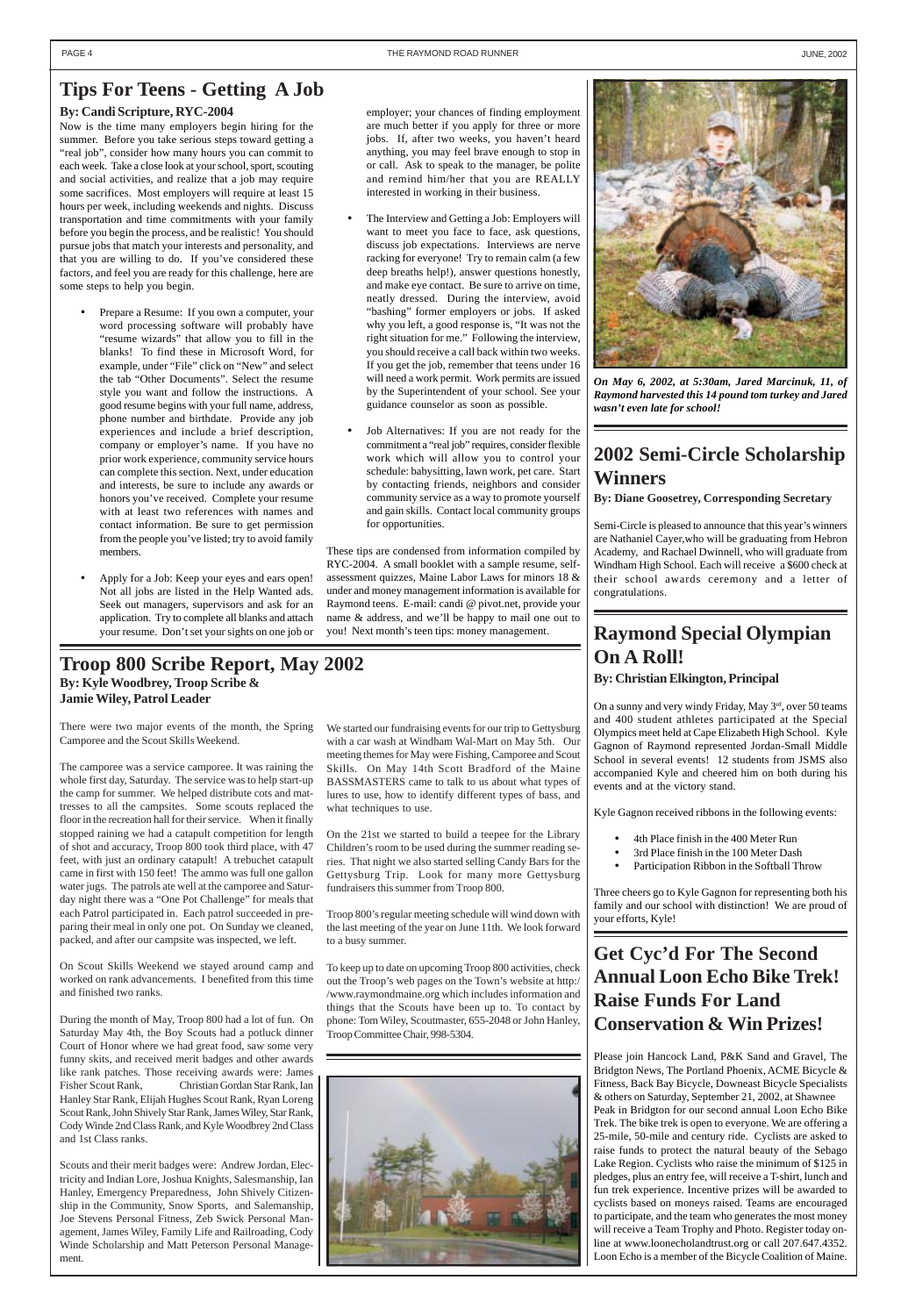# **Grandparents' Day At The Raymond Elementary School**

Friday, May 10, was a very special day for all of the students at the Raymond Elementary School. It was Grandparents' Day and over 225 guests joined students and staff for the morning activities. At the Good News Assembly Norma Richard, principal, thanked all of the grandparents for their continuing support of our elementary school program and for modeling the importance of life-long learning for their grandchildren. We look forward to next year's Grandparents' Day on Friday, May 9, 2003.



*Emily Monahan and her grandmother enjoying a computer lesson in the Raymond Elementary School lab.*

### <span id="page-4-0"></span>**JSMS Recreation Area Update**

#### **Volunteers needed July 30th**

A few volunteers are needed to help unload the GameTime Inc., equipment from the truck when it is delivered. Please call JSMS to volunteer(655-4743).

#### **August 10th Phase One Installation**

Please keep this date in mind as you plan your summer. The success of this installation phase depends on volunteers. We have contracted with the GameTime Inc.,

to have one of their representatives on site to ensure safe installation of their equipment.

We look forward to seeing the brick walkway with many names on it next fall. The money raised not only completed Phase One but also will enable us to purchase soccer goals for the recreation area for next fall. Please note, soccer fans! We will have to let the grass come in before the "field" is used.

Volunteers will be doing the same as they did for the RES installation, without the hole drilling part! Steve Harvey, a local construction contractor, has volunteered to bring in a crew to dig the holes and work on the construction with the platform stage. A final date has not been set for this part of the construction.

We also need volunteers who can rake mulch, be "Go-fers!", feed the crew and generally help out. Call 655-4766 or leave a message with Kerry Glew at JSMS (655-4743) if you would like to help OR just show up if you decide last minute.

#### **Sudsy Car Wash A Success!**

Sue Cobb and Sharon Lloy supervised a car wash at Wal-Mart in April, raising \$650 for the rec area! Congratulations for hanging in there despite cool temps. Many Raymond students took part.

#### **"Boxtops For Education" Raises \$980.**

Yes! Those tiny bits of cardboard that you send in to school really do add up and translate into real benefits for your kids.Earlier this year it was decided that the funds would benefit the recreation area. The program runs throughout the year so please remember to keep saving during the summer also. I keep a zipper style plastic bag on the fridge, held by a strong magnet clip. It is very convenient and reminds me to keep watching for boxtops and soup labels. Thank you to Mrs. Weeks who ran the program and to the students who helped trim and count the boxtops this year.

#### **Brick Fundraiser Completes Phase One!**

Hats off to Linda O'Neill, Ellen Van Haasteren, Diane Zawistowski and Heidi Trickey for organizing the brick fundraiser and raising over \$3000!

#### **Donations**

We gratefully acknowledge the following donation for the Jordan-Small Middle School Recreation Area.

Mary E. Waters.

If you would like to make a donation to the recreation area, please make checks payable to Jordan-Small Middle School Recreation Area, and mail to Jordan-Small Middle School, 423 Webbs Mills Rd, Raymond ME 04071. All donations will be acknowledged in the Road Runner.



*Denise Cline with Patrick and Jenna planting spring flowers at Raymond Elementary.*

# **State PTA Reflections Program Results**

The Refections artwork by Alexandra Gordan and Chad Zawistowski placed first at the State Reflections contest, and their artwork has advanced to the National PTA Reflections contest. Receiving the distinction of Outstanding Interpretation of this year's theme "I hold in my Hand…" were Alexandra Gordan in the Literature Category (grades 6-8) and Chad Zawistowski in the Music Category (grades 3-5). Also receiving awards were Kevin Sutton, First Runner Up in Visual Arts (grades K –2), Patrick Martin, Second in Visual Arts (grades 3-5), Corrie VanHaasteren, First in Photography (grades K –2), Elijah Hughes, Third in Photography (grades 3-5), and Abbey Gillis, Fourth in Literature (grades K-2). Also participating at the State level were Harmony Brown in Visual Arts and Molly Keane-Dreyer in Literature.

Congratulations to all who participated, and best of luck to Alexandra and Chad at the National level!



# **Mentoring Mixes with Fire Safety, Clay and Bowling!**

Members of the local Fire and Rescue team visited the Raymond Elementary School Mentoring Partnership to share their work and to have the children meet them as members of our community as well as professionals. Chris Champagne, Tammy Hanna and Francoise Norbert provided a hands-on experience at the school by bringing their protective clothing, a fire truck and a rescue vehicle. We thank them for their time with us.

In addition to mentors spending one on one time with their elementary or middle school students, program participants also gathered to express their creativity in clay with a project led by Sue Carr. Mentoring pairs demonstrated various forms of bowling styles and pizza consumption at Beacon Lanes in another recent group activity. A final dinner and community garden project are in the works as the program nears the end of a successful first year.

The mentoring program temporarily ends with the start of school summer vacation, but we are already planning ahead for next year. Many of our mentors plan to return in the fall to continue their relationships. We also invite you to learn more about the difference you can make by developing a friendship with a young person in our community for just one hour a week. Call Eileen or Lori at our RES office: 655- 8672, ext. 107.



a.xis 6890 wes*t* n.ont ir, eos  $36,460$ ts, eeo 94,010  $78, 104$  $24, a \# 0$ **Judes** 11,969 11.080

# **Field Hockey: A New Force On The Field**

A new generation of field hockey players took sticks in hand at a recent introductory workshop in May. A dozen middle school students learned the basics of sport safety, dribbling, passing and driving, and even tried scoring on a goalie. The girls paired up and practiced with Windham High School players Valerie Martin, Julia Bruno, Allison Reilly, Sarah Anderson, Janice Sawyer and Poland High School player Kim Coggan.

We hope to hold another workshop over the summer before starting an after school 2-day a week program at JSMS in the fall. If you did not sign up for this workshop and would like to be on our list, call Suzie at 655-4915, Lori at 655-4277 or Sue Ellen at 655-4463. And if you're an adult who would like to pick up a stick again, call us, too!

Thank you to our "star" high school players for being great role models, as well as to Debra Martin and Alex Jackson for their support and help. Look out; here comes a new wave of Raymond athletes!

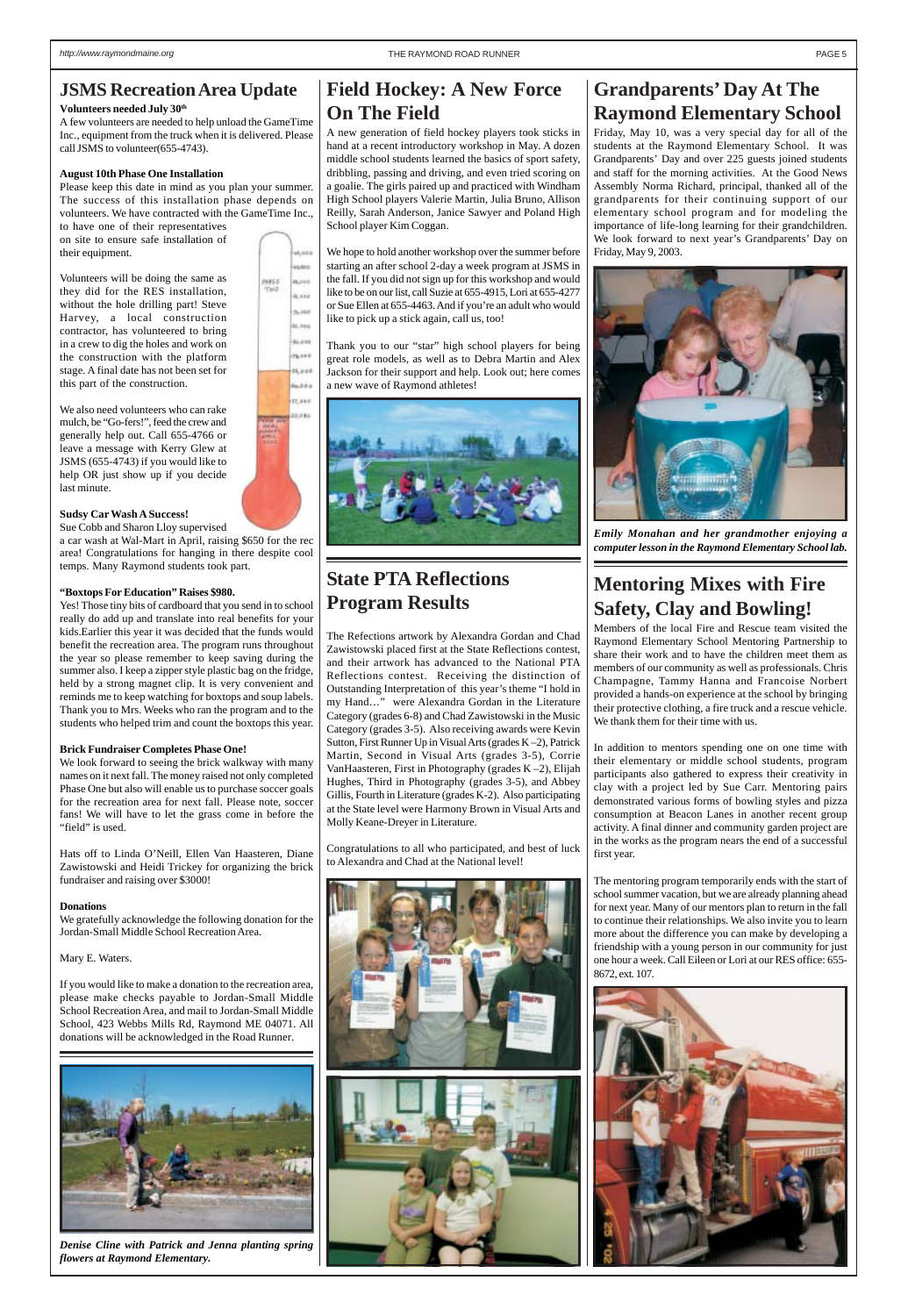### **Property Tax Exemption**

Veterans, widows, orphans, did you know that according to Maine Veteran Law Title 36 Chapter 105 Property Tax Exemption, the exemption for veterans of WWI is \$7,000? Veterans of WWII, Korea and Vietnam when reaching the age of 62 or when they receive any pension or compensation from the U.S. Government for total disability are entitled to a \$5,000 exemption. This exemption applies to a veteran's un-remarried widow, or minor children, gold star mothers and paraplegic veterans. If you have previously applied for this exemption, you do not need to reapply. To find out if you qualify for this exemption, contact the Raymond Assessing Office at 655-4712.

### **Public Safety Building Construction Update By: Denis Morse, Fire Chief**

The much-needed rain has caused some delays in the construction of our new Raymond Public Safety Building, but the framing of the office section is well underway. The rain also allowed a good look at the graveled road base's stability as well as the function of the numerous ditches.

This photo shows the energy efficient radiant heat system that has been installed in the truck bays, and the overall progress as of May 20th.



The CMP connection and laying the new waterline are the last of the main infrastructure to be completed. Hopefully these will be done by the end of this month.

We will continue to offer photos and updates as construction continues.

# <span id="page-5-0"></span>**Funding Secured By Representative Bruno To Enhance Route 302 Reconstruction Project**

Phoebe Crockett Ashley Baker Taylor Duncanson Kathleen Cook Nick Gredin Brandon Guerrette Ali Knight Cory Leslie Brittany Reed Lindsay Ryan Alyson Schadler Jacob Trickey Erik Wisutskie Breeanna Zoidis Brett Bisesti Sibyl Cunningham Hannah Huber Evan Flynn Steven Lentine Rusty Libby Rebecca Morris Brandi Mitchell Kelsey Nadeau Brittany Plummer Kees VanHaasteren Laura Sanborn Ashley Waldron Chad Zawistowski Lauren Weeks Brenda Wood

Alison Gagnon Alexandra Gordan Travis Guerrette Danielle Holman Amy McIntire Kyle Woodbrey

Representative Joe Bruno (R-Raymond) announced today that the Town of Raymond is receiving \$10,000 as part of the Maine Department of Transportation's Community Gateway Program. The funding will be used to make improvements to the scheduled reconstruction of Route 302 in Raymond set to occur this summer. Funding can be used to install park benches, flowerbeds, and other fixtures that will improve the landscape along the new section of highway, which serves as a gateway into the Town of Raymond.

The funding necessary to provide Raymond with a Community Gateway Program grant was added to legislation by Representative Bruno, the House Republican Leader. As a legislative grantee, Raymond joins twenty communities who have been selected to receive funding this year.

"Most of the visitors to our community arrive here on Route 302," said Representative Bruno. "The Community Gateway funding will help the town make improvements to the highway, improving the appearance of our community for the benefit of our visitors as well as the people who call Raymond home."

# **Jordan-Small Middle School Honor Roll 3rd Quarter**

On behalf of the staff of JSMS, we congratulate the following students for their academic achievements during the 3rd quarter:

### **5th Grade High Honors**

Brianna Bisesti Patrick Martin Logan Cline Andrew O'Neill

#### **5th Grade Honors**

The weekend of March  $9<sup>th</sup>$ , while visiting my son's family in Raymond, I had the pleasure of attending my grandson's basketball games – and what a pleasure it was! I have to admit I am not a sports fan, aside from the Olympics, or where my family is involved. I am still enthused about the heartwarming experience. The young boys and girls were such a joy to watch. They all seemed so happy, played hard and displayed wonderful sportsmanship. When each child was rewarded a trophy for doing his or her best, they were so proud. It is a direct reflection of the exemplary character of dedicated coaches and other volunteers. I wish to thank these wonderful people for their part in helping my grandson and the other children, to grow up with real values, to become fine adults.

#### **6th Grade High Honors**

### **6th Grade Honors**

Markie DeSorbo Khristopher Fenton Nicole Lloy Patrick Lockwood

John Atwood Victoria Christy April Cox Sarah Crockett Julia Hartig Andrew Miranda Robyn Stillings Cody Winde Justin Woodbrey Djaylan Burns Brittany Michaud Michael Orsini Kevin Tilkins Travis Ward Bridget Byrne Amy Cobb Ian Levinsky Taylor Parker Douglas Remick Elizabeth Stevenson

### **7th Grade High Honors**

| Keegan Brown      | Bryan Connor    |
|-------------------|-----------------|
| Nicole Gagne      | Roman Gosney    |
| Stephen Wisutskie | Justin Robinson |

### **7th Grade Honors**

Alyse Bartholomew Ian Acker Travis Cook Andy Bissonnette Jennifer Curtis Amanda Bruno Andrew Reed Brittany Cogswell John Shively Skylar Duncanson Kainani Stevens Katie Eastman Hannah Whitcher Kayleigh Flynn Kayla Taylor Emjay Williams Julia Comeau Brett Coggan Amanda Evans Taylor Fey Logan Martyn-Fisher Cameron Gosney Molly Niziol Elliot Lamarre Rebecca Randall Ben Myhaver James Wiley Kameron Purinton Laken Perry Erika Richardson Dan Tracy Amanda Hammett

# **Odyssey Of The Mind**

Please accept our apologies for leaving one member of our team out of our May article. Special thanks go to Caroline Blake who was an important member of the RES Center Stage team.

# **More Tips For Saving Water In The Home**

By: Charlie Turner, Raymond Waterways Protective Assoc.

- Check for toilet leaks by adding food coloring to the tank. If you have a leak, the color will appear in the bowl within 30 minutes. (Flush immediately to avoid stains to the bowl.)
- Check your pump periodically. If the pump turns on and off while water is not being used, you have a leak.
- Repair dripping faucets by replacing washers. One drop per second wastes 2,700 gallons of water per year which is 7.4 gallons a day!

Note: These tips are from the Department of Emergency Management.

### **A Letter of Thanks! By: Pat Smith**

Following is a letter I received early this spring. I saved it to share in this edition of the Road Runner as an expression of "thanks" to all the coaches and volunteers who have worked in any of our Raymond Recreation programs. Mrs. Bennett expresses the appreciation felt by all the parents and grandparents of children who participated in those programs.

This is also a special "thank you" to Gerda Bennett for taking the time to write the following:

March 19, 2002

Raymond Recreation Association Raymond ME 04071

Gerda A. Bennett Greenfield, MA

# **Raymond Rec's Red Cross Summer Swim Program Continues!**

Raymond Rec is very pleased to have 3 new, super, young people willing to work hard to keep the summer swim program fun and successful. Many thanks to everyone who spread the word about the program and offered support during the WSI search.

Lessons will start July 1 at the Crescent Lake town beach on Rt. 85. The session will run 4 weeks, with ½ hour lessons each day. Children must be at least 5 years of age by October 15, 2002, to be eligible to participate.

Registration will be June 5 at the JSMS cafeteria from 6-7:30pm. Cost per child is \$20. Permission slips must be obtained at time of registration. Participants must be signed up before June 21!

Deb Duchaine will be assisting the new instructors at registration time. Let's make the transition for Deb a smooth one by showing support for the ones chosen to fill her shoes! For more information, contact Deb @ 655-5222.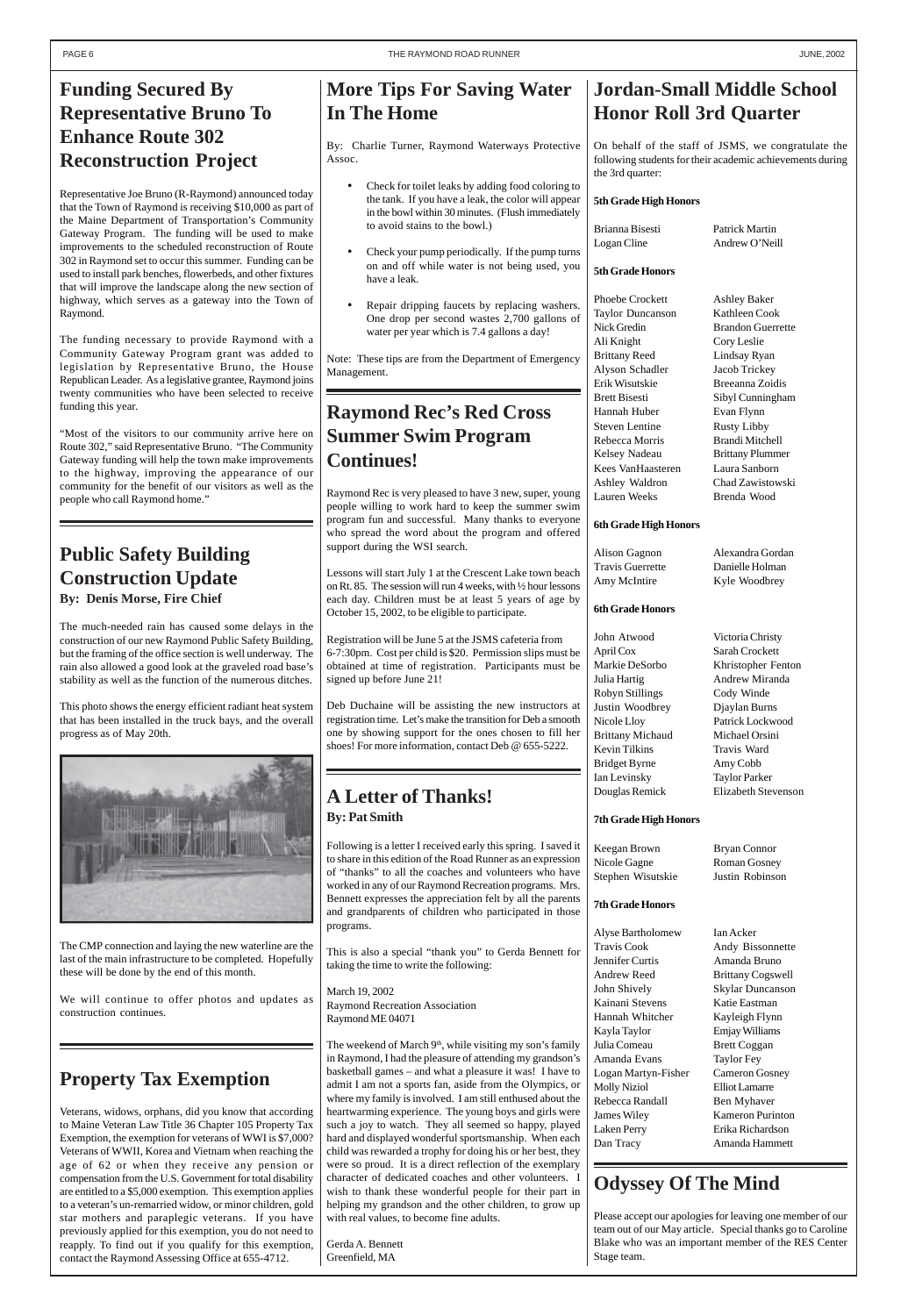# **Planning on College? Gray-New Gloucester Adult Ed Summer Offerings**

**Phone 657-2620 or e-mail jtremberth@securespeed.net**

Are you preparing for either a college entrance exam or entry into post-secondary education this fall?? How about the Nurse's Entrance Test? We can help you brush up on your English and Math skills as well as assist you with general test taking techniques. A few weeks with us now, may improve your results later. We are currently scheduling for Algebra assistance on Wednesday evenings this summer and need you to reserve your place for this class. Please call for details.

Want to go to college, but haven't earned your high school diploma or GED? Need your GED to change jobs? Gray-New Gloucester Adult Ed can work with you to complete your high school diploma or GED, even during the summer months! To learn more about the GED and high school completion program in this area, call us at 657-2620.

# <span id="page-6-0"></span>**Raymond Mentoring Partnership**

**Eileen Stiles, Director Lori Rand, Program Facilitator Suzanne Cobleigh, JSMS Facilitator**

The Raymond Mentoring Partnership is a prevention initiative sponsored by Raymond's Communities for Children organization and supported by the Raymond School Department. Lori and Eileen wrote a grant proposal to the Maine Office of Substance Abuse, who awarded funding (from part of the state's national tobacco settlement money) to create the first year of RMP's programming.

Our mission is to increase the number of caring adults in the lives of Raymond's young people, especially for those youth whose resources and support systems may be limited. We encourage creativity, physical activity, cultural experiences and teambuilding We also envision developing stronger partnerships between the schools, families and the community to build assets so our youth grow up behaving in healthy and responsible ways.

The program is based in the Raymond Elementary School and currently has 9 elementary school mentees and 7 middle school mentees matched with mentors, with a few more matches planned for next fall. Mentors receive initial training and are offered monthly support meetings. The program runs with the school calendar and asks mentors to meet with mentees at least once a week for one hour. Most mentors have been offering between 2 and 5 hours a week, sometimes even more. Mentors start the relationship by meeting with the mentees at school, then often decide to pursue activities and experiences beyond school grounds. The pairs are given a tote bag, a notebook and a disposable camera to help document the time spent together and the growth of their relationship.

Mentoring activities include art projects, sports, academic support and just hanging out together cooking, reading, and working on the computer. RMP arranges program-wide activities as well: teambuilding exercises, attending The Wizard of Oz in Windham, and rock-climbing at the Maine Rock Gym. We also held a dinner in January where the mentors, mentees and mentees' families gathered to eat and to watch international students from Portland High School perform a Vietnamese folk dance. Over 75 people attended. We have organized a bowling event and are planning an end of the program year canoeing day trip.

While building a strong one on one relationship is the focus, the program-wide activities have encouraged a sense of belonging to a "family of mentors," as students have gotten to know other adults in the program as well. We hope to extend this feeling as we continue to invite other members of the community to lead or participate in program experiences.

This spring we have asked the mentoring pairs to work on simple goal setting and developing a community service project, such as helping to plant a community flower garden at the town playground.

We have had our funding renewed for next year and look forward to building an even stronger program. Please call us for more information (655-8672 x107).

### **Raymond Elementary School Report By: Norma Richard, Principal**

Our last day of school is June 11, and students and staff are now winding up for all of the end-of-year activities. Tuesday, June 11, will be Step-Up Day at the Raymond Elementary School. Students will have the opportunity to visit with new classmates and next year's teacher. We will dismiss at 10:30 on the 11th, and this means that we will not serve lunch or snack milk on that last school day.

The school library is now closed for checking out books, and Mrs. Keef is collecting all library books and magazines. Be sure that all books are returned, as we will be sending out bills for items that are lost or not returned. Even though our students beat the teachers in the Light the Lamp reading challenge, I was very pleased with the amount of recreational reading that took place this year (we anticipate over half a million pages!). I want to encourage students,

and parents, to continue reading this summer and to make frequent visits to the Raymond Village Library. I also encourage our students to participate in the Library's Summer Reading Program. It is a great opportunity to continue building those reading skills, and it is a lot of fun!

Volunteers are an important part of our school program, and we will have the opportunity to thank the many parents and community members who shared their time, energy, and talents with our students at the annual Volunteer Breakfast on June 7. Well over 100 adults and students volunteered this year at the Raymond Elementary School. Their contributions have been outstanding, with thousands of hours donated to support our elementary program. Special appreciation is given to Mrs. Phyllis Barden. Mrs. Barden has been an outstanding volunteer for the past 12 years, many of these working with Mrs.

### **JSMS School Store**

As you know, Jordan-Small Middle School is going through changes to become more of a middle school. Mrs. Taiani's sixth grade math class thought that as a middle school we should have a school store. We sent out a survey to grades four, five, six, and seven. All but one person said they wanted a school store. We're trying to buy things that the students asked for, but we can only buy so much with the money we have.

#### **Now for Sale:**

Sports and animal pencils \$.25 ea. JSMS pencils 3 for \$1 or \$35 ea. All pens \$.50 (changing soon) Water bottles \$1 ea. Lanyards \$1 ea. Pencil top erasers 3 for \$1 or \$.35 ea.

#### **Coming Soon:**

Erasable pens Pop-A-Point pencils Retractable erasers Gel pens Pencil grips

> Smith in first grade. Her work through the years has been exemplary, and her contributions have had a significant positive impact on students and staff. Mrs. Barden is "retiring" this year, along with Mrs. Smith, and I want to wish her only the very best in the years to come. On behalf of our students and faculty, I want to thank all of this year's volunteers. I also want to encourage other Raymond residents to join our Volunteer Program by calling the school office at 655-8672.

> During summer vacation, the school office will be open each Tuesday from 8:00 - 3:00. Wendy Thoren, our school receptionist, and I will be available on Tuesdays to register new students, give new families a tour of the school, and answer any questions about our elementary school program. If you have a question and need to reach me at other times, please call the school office at 655-8672 and leave me a message at extension 400. Most weeks I will be working Tuesday, Wednesday and Thursday, but it is best to call in advance.

### **Raymond Extended Day Program News**

### **Public Reception For David Bois**

In appreciation for his many years of dedicated service to the Raymond School District, the Raymond School Committee will honor outgoing Superintendent David Bois with a public reception. This will be held at the Raymond Elementary School on Thursday, June 6, at 7:00pm. Members of the Raymond community, school district staff, community officials, friends, family, and colleagues are invited. Cards and letters of appreciation can be forwarded to Superintendent Bois c/o The Raymond Elementary School, 434 Webbs Mills Road, Raymond, ME 04071.



### **By: Kristi Curtis, R.E.D. Executive Director**

As the school year draws to a close, so does the 2001- 2002 R.E.D. school year program. We had another fantastic year with several new staff members and my new Assistant Director/Art guru, Amy Kimball. I would like to remind all current school year families that your children will be able to attend the program at Raymond Elementary School through June 14th. The charge will be \$16/day, and all children will need to bring a bag lunch. The hours of operation beginning on June 12th will be 7:00am-6:15pm. Please do not bring your children before 7:00am, as no one will be here to care for them.

The R.E.D. 2002 Summer Program will begin on Monday, June 17th, at the Jordan-Small Middle School. The hours of operation for the summer program will be 7:00am-6:15pm. Please remember that you must have a signed and dated food program form, your activity fee must be paid in full, and all children attending field trips are required to have at least one R.E.D. t-shirt.

During the R.E.D. summer program (beginning on June 17th) we will provide the children with breakfast, lunch and afternoon snack. We ask that the children come daily with adequate clothing (socks, sneakers, bathing suit) and towels. We provide sunscreen and plenty of fluids; however, if you wish to send your own please feel free to do so. Most of all, we ask your children to come with a smile and ready to have a great time. We have a fantastic summer planned, and are sure that you will agree.